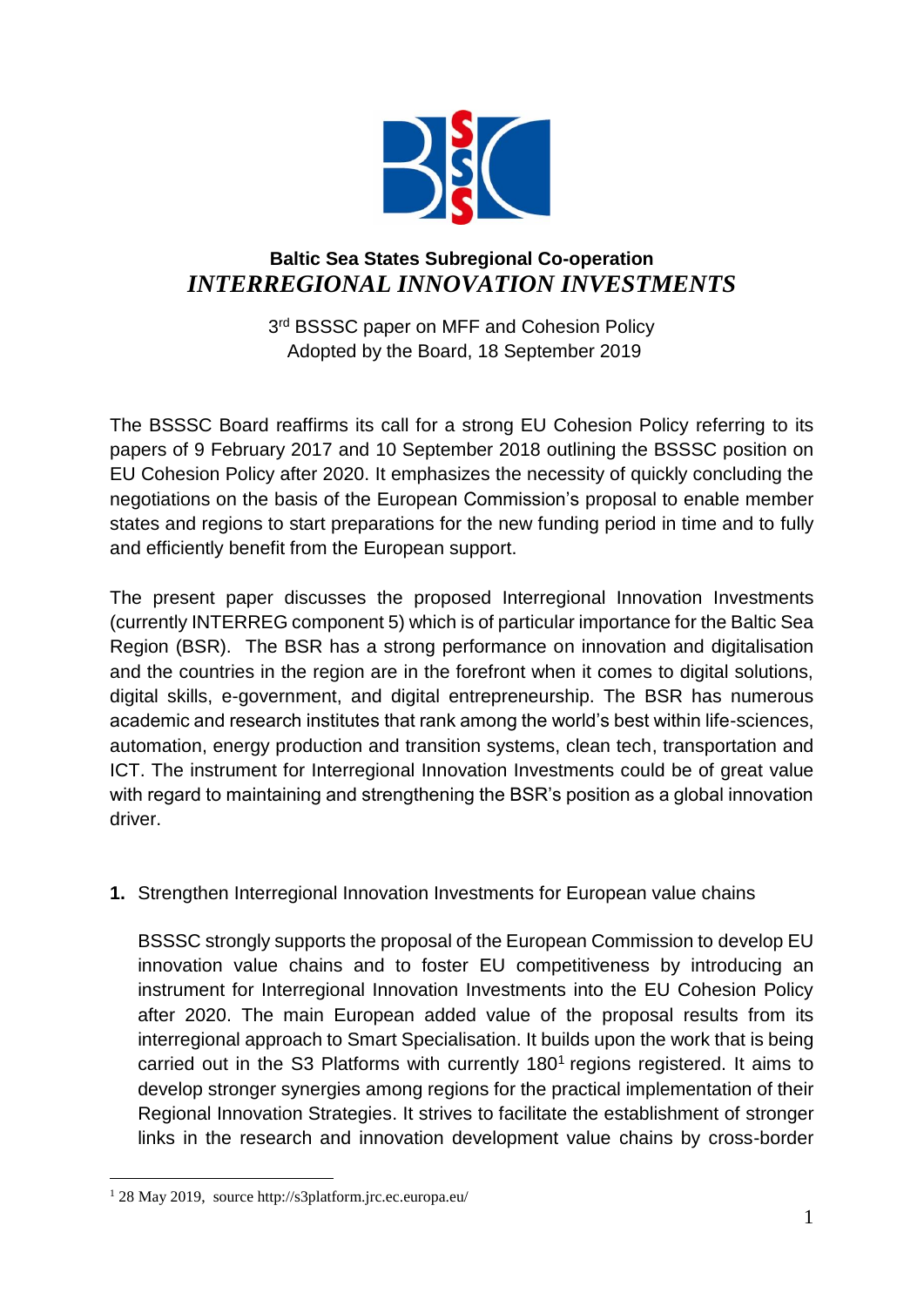investments and cooperation in order to use the full economic development potential of the territories and regions. Also the instrument enables synergies with other EU programs like Horizon Europe and Digital Europe. BSSSC therefore calls on the European institutions to preserve this key element of the proposal in further negotiations.

**2.** Support the implementation of Macro Regional Strategies in particular of the EU Strategy for the Baltic Sea Region (EUSBSR)

The macro-regions geographical proximity creates opportunities by forming regional value chains that build on the respective strengths of the different parts of the region. Proximity can also enable close integration, which would give the macroregion greater critical mass and allow it to compete in global markets for skills and investment. BSSSC believes that the instrument for Interregional Innovation Investments should be used in support of Macro-Regional Strategies. It is considered to have a strong potential for supporting the EUSBSR objective for "Increased Prosperity" - and in particular the Policy Area Innovation (PA-Inno)<sup>2</sup>. In this context it is important that the PA-Inno also plays an important role in enabling common investments. The instrument can furthermore help to overcome some of the lock-in effects of knowledge-driven innovation systems at the regional, national, and industry-specific levels in the BSR.

**3.** Direct Management to facilitate cooperation

BSSSC is in favour of the proposed direct management of the new instrument, regardless of its final location in the INTERREG regulation or in the European Regional Development Fund (ERDF): Rapidly developing technologies and interregional value chains need to be addressed in a coordinated way and depend on swift allocation. This can be more easily achieved by ways of direct management. Moreover, direct management prevents issues regarding state aid. BSSSC emphasizes, however, the need to integrate the regional level into the decision-making process, e.g. by inviting regions to participate in a supporting expert group and consulting them on project selection.

**4.** Openness to third countries

BSSSC welcomes the proposal's openness to the participation of partners from third countries on terms to be agreed by the EU and third parties. The impact of the

 $\overline{a}$ 

<sup>2</sup> http://www.pa-innovation.eu/

http://norden.diva-portal.org/smash/get/diva2:957324/FULLTEXT01.pdf